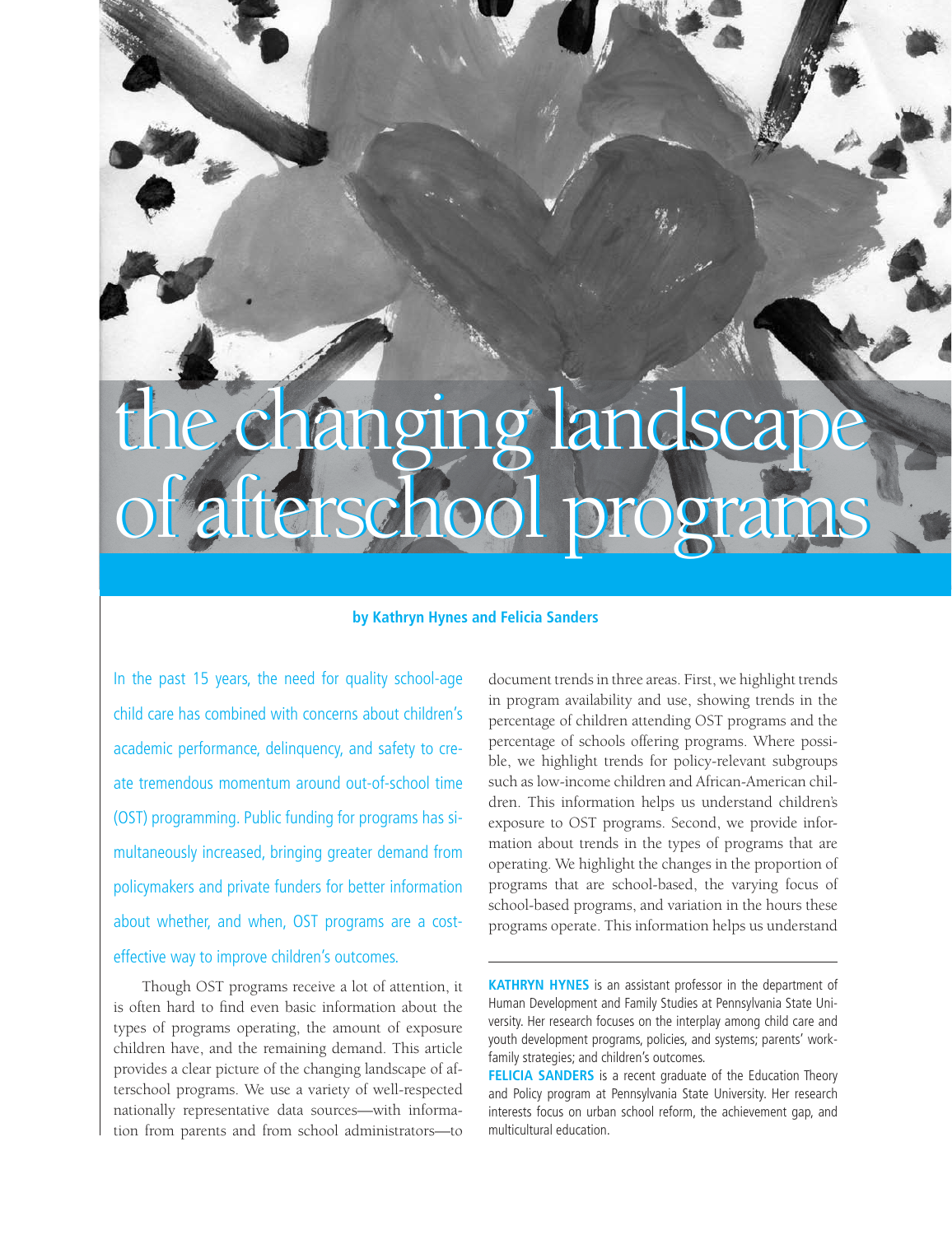what children are experiencing when their parents report that they attend "an after-school program." Finally, we use a relatively new data source to contribute information about unmet need for programming.

As demands for quality information increase, ongoing connections among research, advocacy, and policy are essential. In addition to providing up-to-date information about trends in the OST field, the findings from this article—and sometimes the problems we encountered in finding useable information—have implications for two ongoing debates: program effectiveness and unmet need.

Advocates argue that OST programs can have positive impacts on academic, social, and physical well-being (National Institute on Out-of-School Time, 2009). Others argue that, while OST programs have the potential to achieve these goals, many programs are not reaching this potential (Granger, 2008). Much of the focus among advocates is now on quality improvement, and researchers are studying the circumstances in which certain kinds of OST programs are achieving specific goals for children with specific needs. As we analyzed our data sources to provide information on key topics such as the amount of exposure children have to academic programming, we found that providing this more detailed level of information requires a more nuanced terminology that is shared among parents, advocates, researchers, and policymakers. Today, the label "afterschool program" is used for programs with very different content, goals, and duration. Moving to more nuanced terminology would help researchers provide better information that would in turn help policymakers and advocates support and implement cost-effective programming.

Similarly, debates about unmet need for programming abound. Some argue that many more children would—or should, for development reasons—attend programs if they were affordable and accessible (Afterschool Alliance, 2009). Others question broad claims of unmet need because programs are sometimes under-enrolled or have low attendance (Bodilly & Beckett, 2005). The results we present in this article suggest that arguments about unmet need may be more effective if they focus on specific communities and neighborhoods where a clear need can be documented.

In this article, we first briefly review social and policy changes over the past few decades and the research on program availability and use, program content and duration, and unmet need for programming. Second, we describe the data sources used in our analyses and present our findings. We conclude with implications for research, advocacy, and policy.

### Social Changes

In the past 15 years, significant social changes have affected the use, availability, and content of afterschool programs.

#### Afterschool as Childcare

Though afterschool programs have existed for almost 100 years (Halpern, 2002), their most recent resurgence was in response to changes in maternal employment. From 1960 to 2002, employment rates for married women with young children rose from less than 20 percent to over 60 percent. Rates of employment among unmarried mothers are even higher (Blau, Ferber, & Winkler, 2006). These increases resulted in greater demand for non-maternal care.

Childcare funding has also increased. In the mid-1990s, Congress instituted reforms to the welfare system that led to a sharp increase in labor force participation by single mothers. To enable single mothers to work, Congress substantially increased funding for childcare subsidies; expenditures through the Child Care Development Fund increased from about \$3.9 billion in 1997 to over \$9.3 billion in 2005 (U.S. Committee on Ways and Means, 2008). Because 35 percent of this funding typically supports care for school-age children, increasing numbers of mothers could afford to send their children to afterschool programs.

#### Afterschool as Developmental and Academic Support

Schools, under pressure to improve student performance by spending more time on literacy and mathematics, have struggled to help children with social, emotional, and health issues (Dryfoos, Quinn, & Barkin, 2005). Educators and social workers began viewing out-ofschool time as an opportunity to provide additional support. Extended-service and community schools were created to centralize social services for low-income students and their families and to make academic and social services available during non-school hours (Dryfoos et al., 2005; Wallace Foundation, n.d.).

These initiatives were popular, and advocacy groups worked hard to increase the quantity and quality of OST opportunities. The interest in supporting academic achievement, providing opportunities for enrichment, and reducing risky behavior contributed to the federal government's 1997 implementation of the 21st Century Community Learning Centers (21st CCLC) program, which provides children in at-risk communities with afterschool academic support and enrichment (U.S.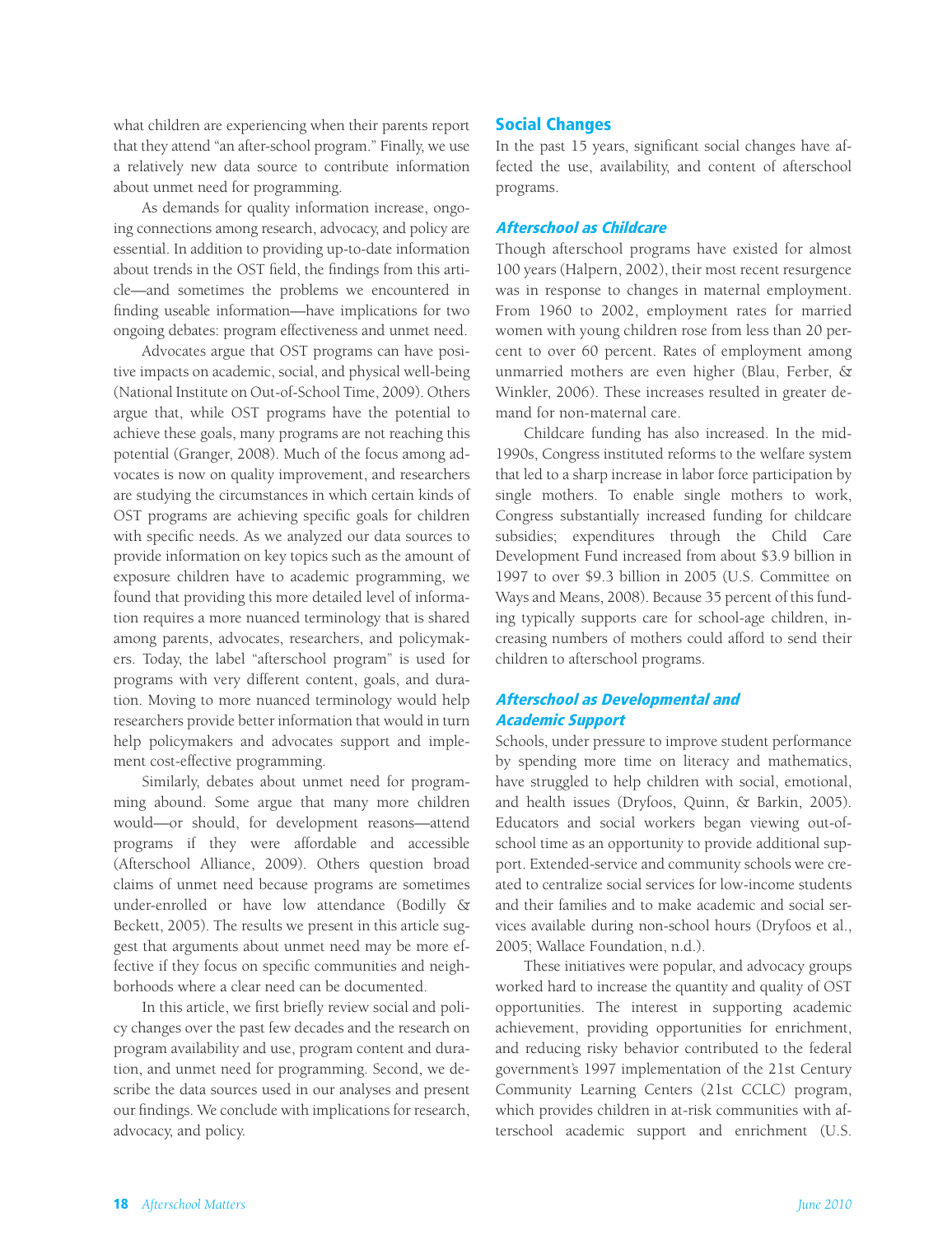Department of Education, n.d.). Because the focus is on achievement, 21st CCLC programs enroll children whether their mothers work or not. Today the federal government spends approximately \$1 billion per year on 21st CCLC programs.

Further highlighting the potential for OST programming to boost achievement, the No Child Left Behind Act of 2001 (NCLB) required consistently low-performing schools to offer supplemental educational services during

out-of-school time. Through these programs, students receive tutoring before or after school from entities as various as for-profit groups, nonprofit organizations, and schools themselves, in locations ranging from schools to private organizations to their own homes. By the

2004–2005 school year, 19 percent of eligible students were receiving these supplemental education services (Davis, 2006; Fusarelli, 2007).

#### The Debates So Far

#### Program Availability and Use

The most basic policy question is simply this: How much has program use increased over the past 15 years? A commonly cited reference is a survey of school principals commissioned by the National Association of Elementary School Principals. The study showed that many schools had afterschool programs on site and that many of those programs had been set up in the past 0–5 years (Belden Russonello & Stewart, 2001). However, program *availability* and program *use* are not synonymous: A school's program may enroll only a small percentage of the students. Indeed, a nationally representative survey of parents indicated that, in 2005, only 20 percent of K–8 students attended afterschool programs at least once a week (Carver & Iruka, 2006).

Our research provides a clear picture of changes in afterschool program use and availability by combining reports from parents on children's use of afterschool programs with data from school administrators on the availability of school-based programs and the percentage of students who attend them. We also highlight trends in program use among low-income children and African-American children, groups that are often the focus of policy initiatives. This basic information about program availability and use is essential for more detailed discussions about children's exposure to programs and the extent of unmet need.

# The most basic policy question is simply this: How much has program use increased over the past 15 years?

are now located in schools. However, some in the field have worried that afterschool programs will become too "schoollike" and that children's physical, social, and emotional needs will not be met (Halpern, 2002). This debate about the appropriate balance of academics, play, and social support is apparent among re-

searchers, advocates, and program staff (Halpern, 2002; Hynes, Smith, & Perkins, 2009).

As public funding for afterschool programs has increased, so has the pressure for programs to show significant effects on children's well-being. This pressure has led to debates about children's developmental needs during out-of-school time. Over the past 15 years, considerable focus has been on using OST programs to support academics among at-risk students, and many OST programs

Program Goals and Content

Despite the centrality of this debate, little research has documented the magnitude of the shift toward academic programming. Our research uses data from parents to show changes in the proportion of children attending school-based versus community-based programs. We also use data from school administrators to show the growth in academically oriented afterschool programs. We supplement this information with a new data source that allows us to describe the number, type, and duration of programs that schools are running. Combining results from these data sources, we present a picture of the diversity of programs that operate under the label "afterschool." This diversity is probably good for children, allowing families to find programs that meet their needs. However, we will argue that using the same label for all these programs is leading to problems for policymakers, researchers, and advocates in their efforts to design, study, and advocate for quality, effective programs.

#### Unmet Need

"Unmet need" for afterschool programming has been defined in a variety of ways, including documenting the number of children in self-care, the number of parents who say they would send their child to an afterschool program if one was available, and the number of at-risk children who might benefit from a program (Afterschool Alliance, 2009; Halpern, 1999). Using these measures, advocates have argued that there is considerable unmet need for OST programs.

However, these claims have been challenged by researchers and policymakers (e.g., Bodilly & Beckett,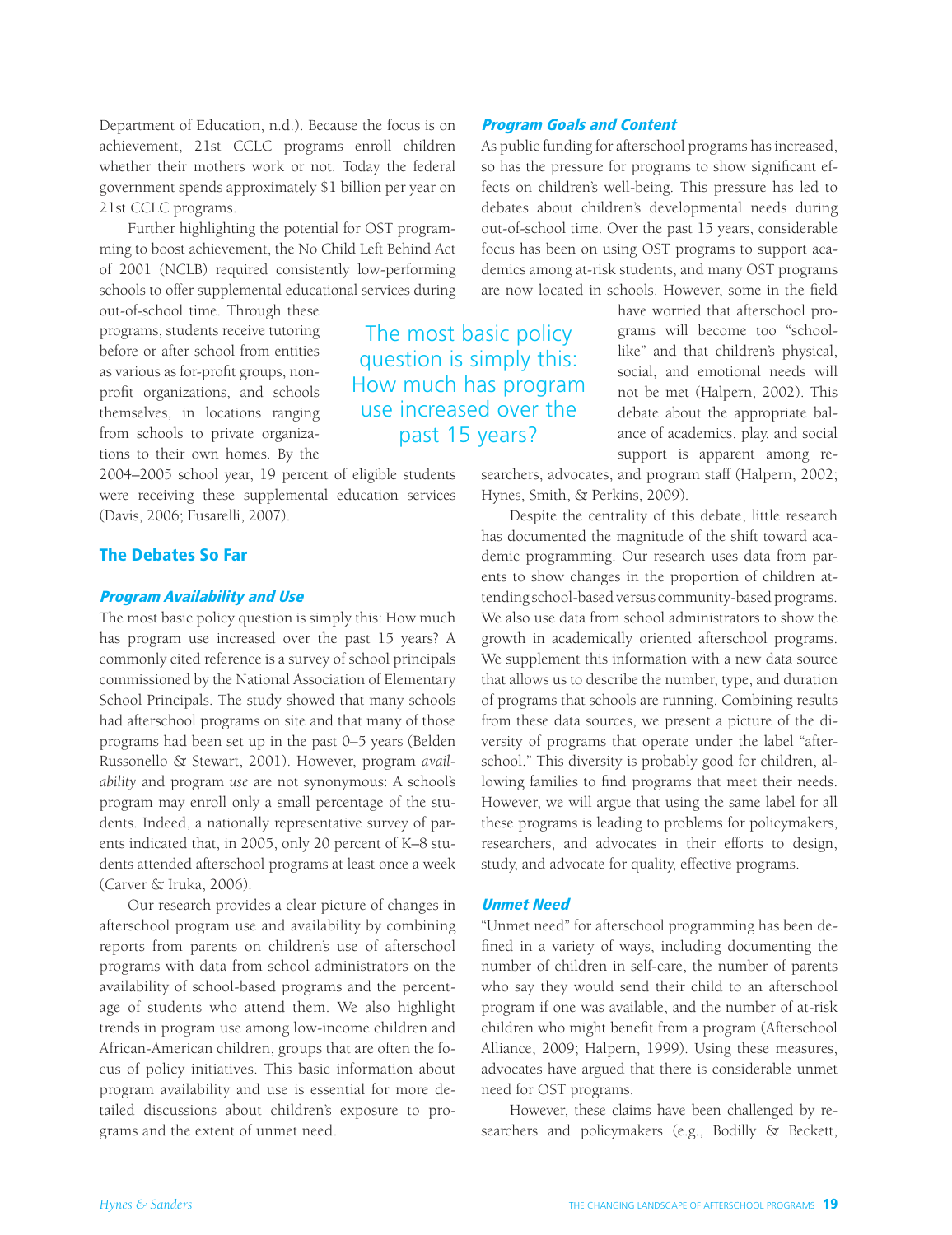2005). The most damaging challenges have come from studies of program attendance. For instance, an evaluation of 21st CCLC programs showed that attendance was quite low even at these free school-based programs (James-

Burdumy et al., 2005). The discrepancy between the perception of unmet need and the reality of open slots may stem from several issues, including differences in OST opportunities among communities (with few opportunities in some areas and competition among programs in others), difficulty engaging the hardest-toreach students, and differences between what parents say they might do and what they actually do.

We use data from school administrators' reports of unmet need to contribute to this debate. These data indicate that some schools re-

port needing more slots and funding, while other schools appear to have little need for additional OST programs. Advocates may be more successful—and policymakers more receptive—if claims about unmet need became more specific, focusing on particular communities or populations that have a clear need for additional programming. They may also be more effective if they can identify the type of programs that a particular community needs—for example, free academic programs, broadbased programs, or others (Bodilly & Beckett, 2005).

#### Data Sources

While the OST field is quite broad, including a variety of structured and unstructured programs serving children ages 6–18, we focus this study on afterschool programs serving children ages 6–12. The data on afterschool programs for elementary school children are of far better quality than data for other types of OST programs, such as summer programs, or for youth ages 13–18.

Our analyses draw from several well-respected data sets that are collected by the U.S. Department of Education. All analyses are appropriately weighted to generate nationally representative estimates.

• The National Household Education Surveys (NHES, U.S. Department of Education, n.d. b) collect information from large, nationally representative samples of parents, including information on children's use of afterschool programs. We use data from 1995, 1999, 2001, and 2005 to highlight trends in program use and location.

**•** The Schools and Staffing Surveys (SSS) collect data on school programs and practices from large, nationally representative samples of school administrators. We use these data to document trends in the availability of

Advocates may be more successful—and policymakers more receptive—if claims about unmet need became more specific, focusing on particular communities or populations that have a clear need for additional programming.

school-based programs. Reports with the necessary statistics are available for 1987, 1990, and 1993 (National Center for Education Statistics). The SSS was fielded less consistently after 1993; we use an online data analysis tool for statistics from 2003.

**•** The 2008 survey on Afterschool Programs in Public Elementary Schools (U.S. Department of Education, n.d. c) provides information from over 1,600 public school administrators about the types of afterschool programs available in their schools. We use

these data to provide information about the diversity of programs operating in schools and to examine unmet need for programs.

#### **Findings**

#### Program Availability

As the school principal survey indicates, school-based afterschool programs have become increasingly common over the past 20 years. Data from the Schools and Staffing Survey show that in public schools, program availability more than doubled between 1987 and 2003, as illustrated in Table 1. On-site programs are far more common in central city schools than in rural schools, and private schools are particularly likely to have on-site afterschool programs.

Due to the increasing prevalence of academically focused programs, in 2003 the Schools and Staffing Survey added a separate question about whether schools offered extended day academic assistance programs. In 2003, 62 percent of public schools in central city areas had these academic programs, as did 49 percent of public schools in rural areas. In contrast, fewer than 25 percent of private schools reported having such programs. This lower rate may reflect differences in the characteristics of children enrolled in private schools or the fact that private schools are not subject to the NCLB requirement for supplemental education.

By 2008, even more schools had OST programs on site. According to our analyses of the 2008 survey on Afterschool Programs in Public Elementary Schools (re-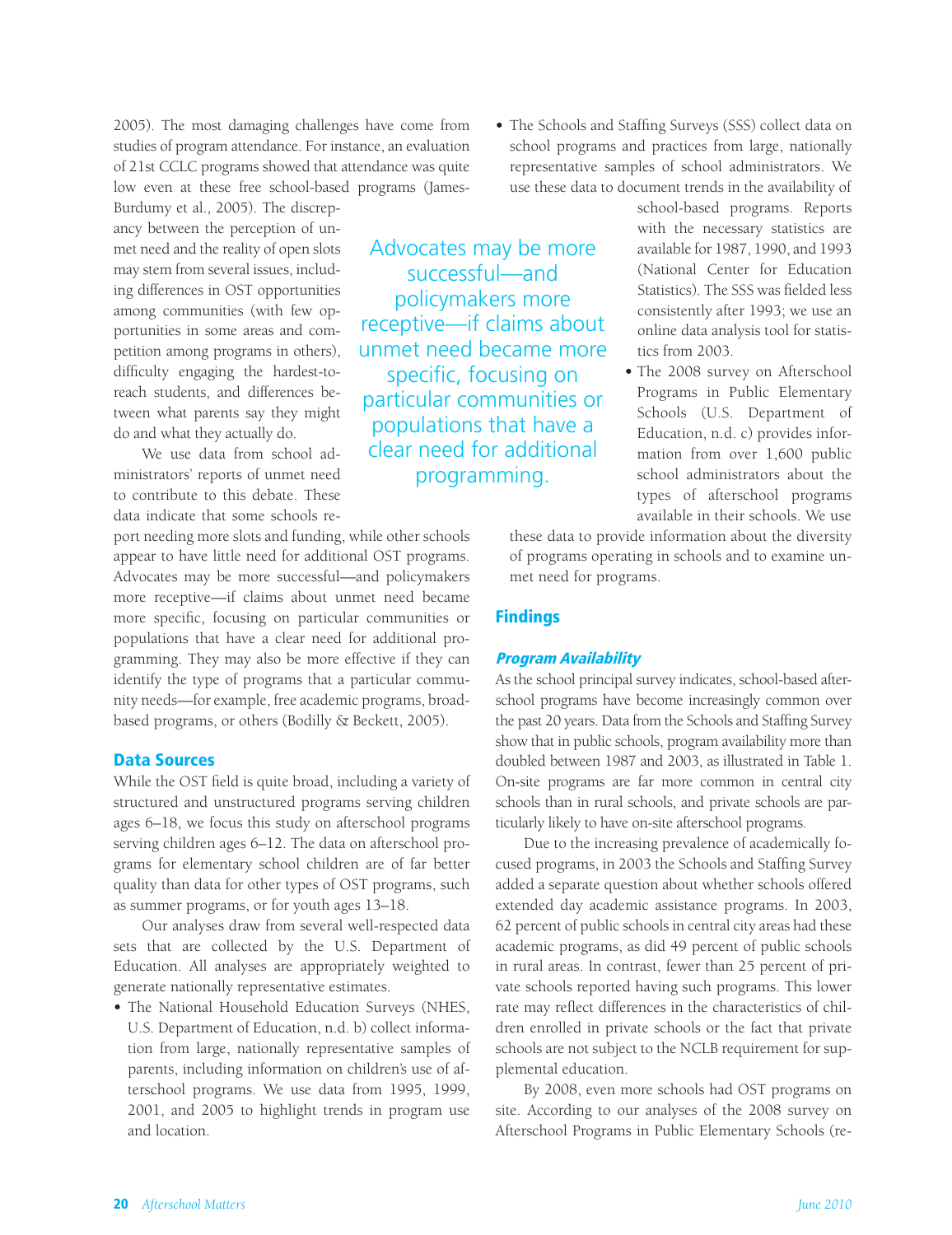#### **Table 1. Percentage of Elementary Schools Reporting OST Programs**

|                                             | <b>EXTENDED DAY OR BEFORE- OR</b><br><b>AFTERSCHOOL DAYCARE</b> |       |       |       | <b>EXTENDED DAY</b><br><b>ACADEMIC</b><br><b>ASSISTANCE</b> |
|---------------------------------------------|-----------------------------------------------------------------|-------|-------|-------|-------------------------------------------------------------|
| <b>PUBLIC</b><br><b>ELEMENTARY SCHOOLS</b>  | 1987                                                            | 1990  | 1993  | 2003  | 2003                                                        |
| <b>Central city</b>                         | 26.4%                                                           | 36.9% | 43.1% | 51.5% | 61.7%                                                       |
| <b>Urban fringe</b>                         | 24.2%                                                           | 35.1% | 37.7% | 49.2% | 43.7%                                                       |
| <b>Rural/small</b>                          | 9.2%                                                            | 15.3% | 19.0% | 24.0% | 48.7%                                                       |
| <b>PRIVATE</b><br><b>ELEMENTARY SCHOOLS</b> |                                                                 |       |       |       |                                                             |
| <b>Central city</b>                         | 50.7%                                                           | 60.3% | N/A   | 84.1% | 23.3%                                                       |
| <b>Urban fringe</b>                         | 41.2%                                                           | 52.7% | 60.3% | 65.1% | 18.2%                                                       |
| <b>Rural/small</b>                          | 17.9%                                                           | 23.3% | 24.4% | 31.0% | 17.0%                                                       |

*Source: Schools & Staffing Survey, 1987–1988 through 2003–2004. Results are from published reports (National Center for Education Statistics, 1992; 1993; 1996). Data for 2003 were calculated using NCES online analysis tools.*

> sults not shown in table), 75 percent of public elementary schools reported having some kind of afterschool program on-site. Schools without programs were more likely to be in rural areas and to serve white students. In contrast, large schools, urban schools, and schools with large poor and minority populations were more likely to have on-site afterschool programs. Many of these were academic instruction programs. If we exclude programs that consisted solely of academic instruction or tutoring, 60 percent of public elementary schools reported having at least one afterschool program on-site.

#### Program Use

While the majority of *schools* now offer programs, most *children* do not attend afterschool programs. Based on parent reports from the National Household Education Surveys, in 1995 about 12 percent of children ages 6–9 regularly attended an afterschool program; by 2005 approximately 24 percent of young children regularly attended a program, as shown in Figure 1. For children ages 10–12, data are available only from 1999 to 2005. The percentage of these older children in afterschool programs remained fairly steady, at 17 percent in 1999 and 19 percent in 2005.

How do we reconcile these statistics about children's use of programs with the large proportion of schools that have programs? The simplest reason is that school-based programs enroll only a small percentage of the school's students. Rough calculations from the 2008 survey on Afterschool Programs in Public Elementary Schools indi-

cate that, among elementary schools with afterschool programs, only about 19 percent of the school's students were enrolled in the programs. If we include academic/tutoring programs, schools with programs enrolled roughly 24 percent of their students.

Another reason that growth in the percentage of schools with programs seems larger than growth in the percentage of children attending is that most of the growth in afterschool program use occurred in shown in Table 2. According to the National Household

Education Surveys, in 1995, about half of the children ages 6–9 in afterschool programs went to communitybased programs. The other half attended school-based programs, with 6 percent of children in each kind of program. In 2005, enrollment in community-based programs was about the same, at 8 percent, but 16 percent of children ages 6–9 were enrolled in school-based programs. Data from the 2005 National Household Education Survey indicate that this heavy reliance on

**Figure 1. Use of afterschool programs, children ages 6–9**



*Source: 1995–2005 National Household Education Surveys*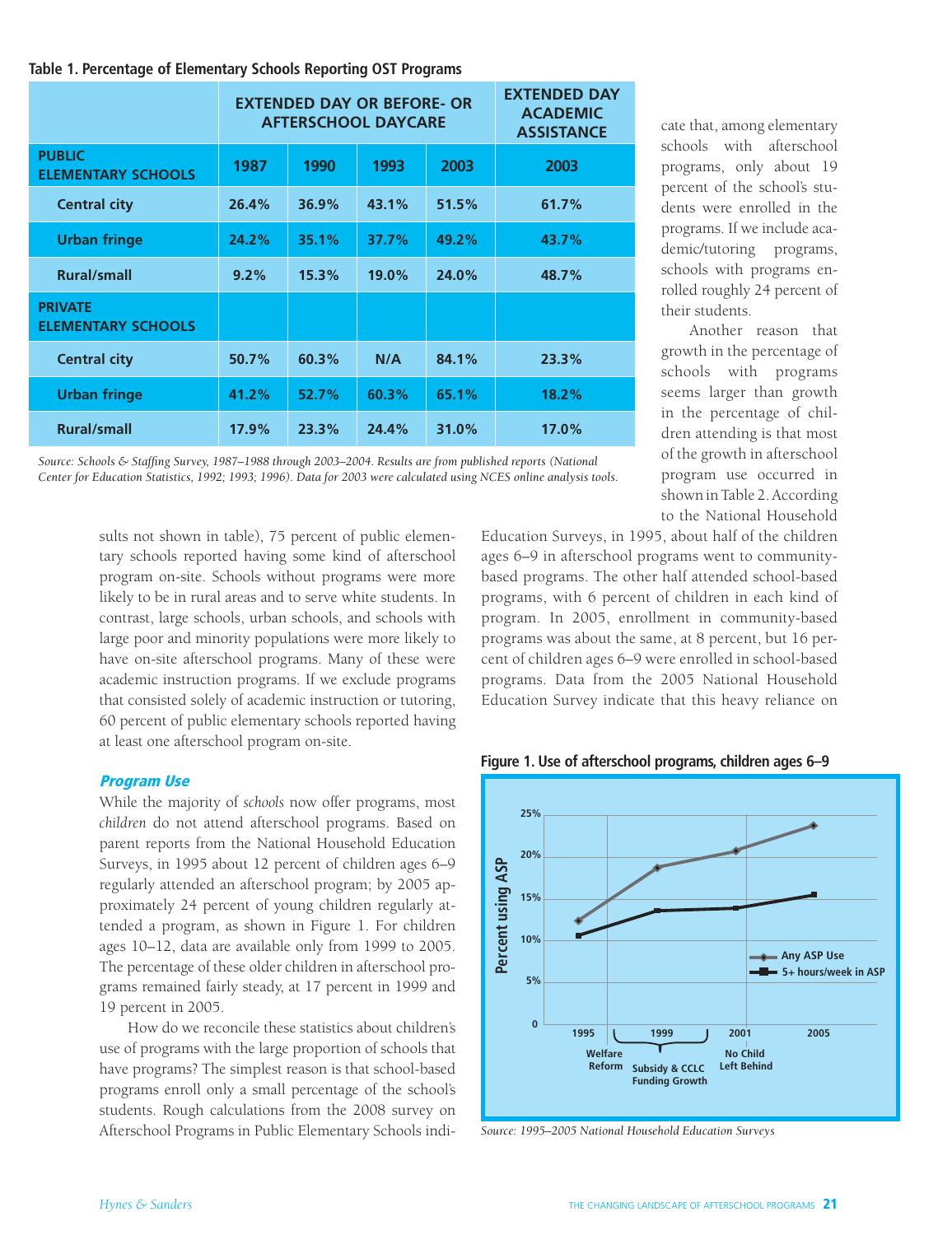#### **Table 2. Use of School-based vs. Community-based Programs**

|                                                                        | <b>CHILDREN 6-9</b> | <b>CHILDREN</b><br>$10 - 12$ |      |
|------------------------------------------------------------------------|---------------------|------------------------------|------|
|                                                                        | 1995                | 2005                         | 2005 |
| Child enrolled in<br>afterschool program<br>at his/her own school      | 6%                  | 16%                          | 13%  |
| <b>Child enrolled in</b><br>afterschool program<br>at another location | 6%                  | 8%                           | 5%   |
| Child not enrolled in<br>afterschool program                           | 88%                 | 76%                          | 82%  |

*Source: 1995 & 2005 National Household Education Surveys*

school-based programs is also apparent for children ages 10–12. Though school-based programs do not appear to be *replacing* community-based programs, a clear majority of children who regularly attend programs now do so at their own schools.

From these data, we conclude that most schools are now in the business of providing or hosting afterschool programs, but the percentage of children enrolled in these programs remains modest. Indeed, statistics on the percentage of children who regularly attend a program may lead us to overestimate children's exposure to afterschool environments, because many children attend programs for a very small number of hours per week. Figure 1 shows that, in 1995, parents reported that most of the children who regularly attended afterschool programs did so for at least five hours per week. Over the following decade, the percentage of young children attending programs grew rapidly, but the percentage attending for more than five hours per week grew more modestly. In 2005, only 16 percent of children ages 6–9 and 10 percent of children ages 10–12 attended programs for five or more hours per week.

Researchers can improve our understanding of program exposure by collecting information about the reasons children attend for only a few hours—for example, because parents want to avoid childcare costs, because the program is open only for a few hours, or because children prefer to do other things. But limited exposure raises an important question about the amount of exposure that is necessary for programs to affect children's outcomes. In some cases, attending a program for a few hours per week may be developmentally beneficial and worth the investment, while in other cases this limited exposure may have minimal impact and be an inefficient use of resources.

#### Program Use among Subgroups

Public funding for programs has often targeted lowincome children and children who are presumed to need developmental support. In an earlier report, we documented changes in the use of afterschool programs among low-income children (Hynes & Doyle, 2009). In 1995, children from families with higher incomes were more likely than poor children to attend afterschool programs. However, public funding for programs increased substantially over the following decade; by 2005, the gap had closed considerably.

Because of the focus on OST as a way to support academic achievement, we also use the National Household Education Surveys to examine race differences in afterschool program use. As Figure 2 shows, African-American children are twice as likely as white children to attend programs. Indeed, while program use remains modest among white children, in 2005 nearly 40 percent of African-American children ages 6–9 regularly attended an afterschool program. The race gap is even larger among children exposed to programs for five or more hours per week.

Reasons for these race differences are unclear. African-American children are more likely than white children to live in single-parent families, to access childcare subsidies, and to live in urban areas; all of these factors are associated with afterschool program use. However, in an earlier study, we found that these factors do not explain the large race differences in program use (Hynes &



**Figure 2. Race differences in afterschool program use, children ages 6–9**

*Source: 1995–2005 National Household Education Surveys*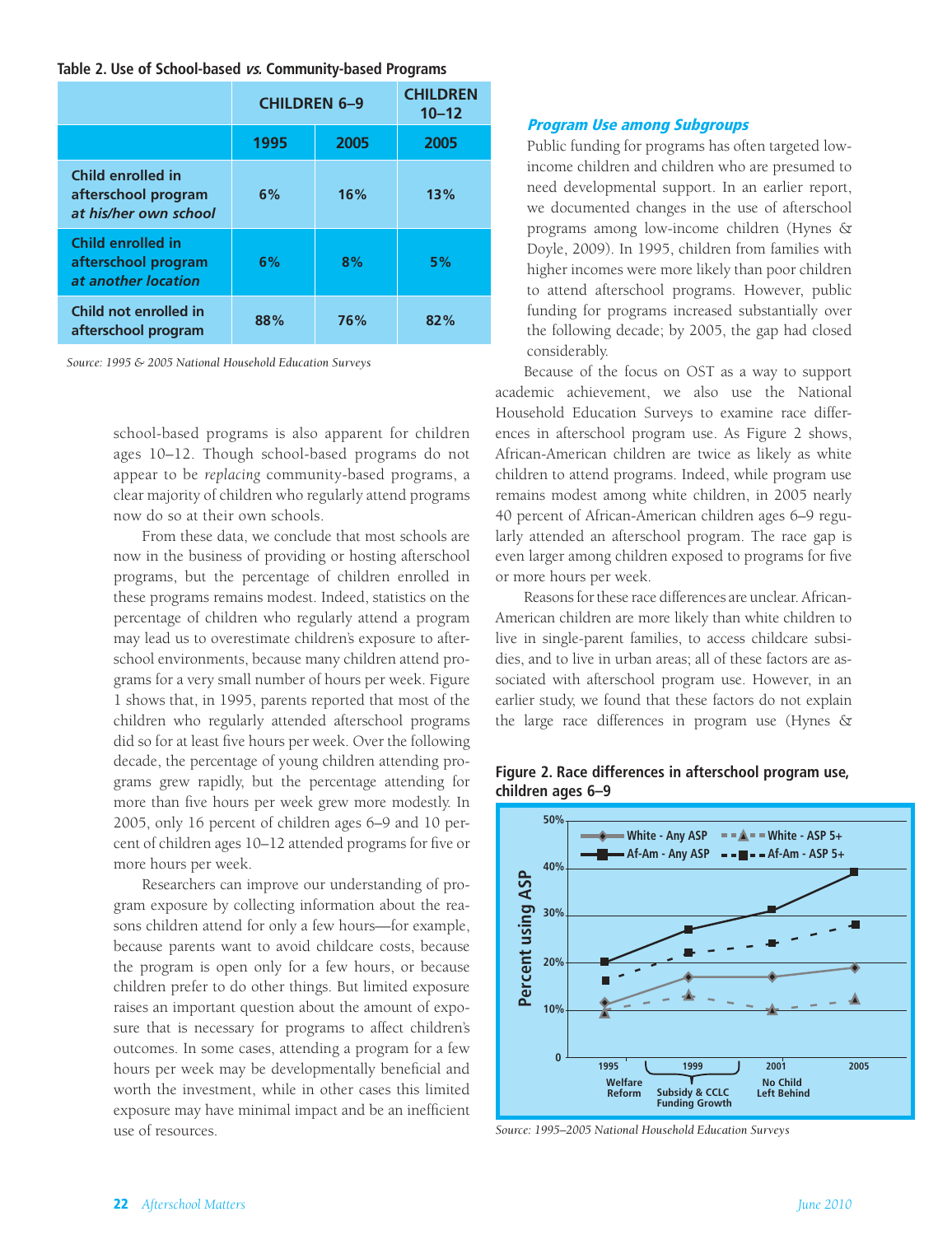**Figure 3. Availability and types of programs in schools**

Sanders, 2009). Given the persistence of racial achievement gaps in this country, more research is clearly necessary on the reasons for race differences in afterschool program use and the effects of differences on children's outcomes.

#### Program Content

Though the OST field is well aware that afterschool programs differ widely in their goals and that academic programming has increased, data have not been available to quantify these trends. Data on program goals are essential in efforts to use nationally representative data to understand the effects of various kinds of programs on children's development. The best data on the content of afterschool programs come from the 2008 Survey on Afterschool Programs in Public Elementary Schools. Rather than simply asking

whether schools have "an afterschool program," the survey asked school administrators whether they had various kinds of programs: fee-based extended day, academic/tutoring, 21st CCLC, and "other" types of broad-based programs. Our analyses of these data indicate that schools were running a variety of programs. Forty-three percent had academic/tutoring programs; 10 percent ran a 21st CCLC program; some schools ran both. Thus approximately half of all public schools were running at least one program with an explicitly academic focus. Schools also ran programs that may or may not have included academic content: 46 percent ran fee-based extended day programs, and 16 percent reported having broad-based programs focused on such topics as culture, arts, or social skills. Because we do not know how many of these fee-based programs and "other" programs focused explicitly on academics, we cannot estimate the proportion of schools with academically focused afterschool programs. Also, because this survey excludes programs in private schools and community-based organizations, we cannot estimate the proportion of children attending academically focused afterschool programs.

However, the 2008 Survey on Afterschool Programs in Public Elementary Schools does show that many schools are offering more than one OST program, as shown in Figure 3. If schools offered only one afterschool program, it was typically fee-based afterschool childcare. However, 37 percent of schools reported operating more than one type of program, typically offering both an academic/tutoring program and at least one more broadlybased program.



*Source: 2008 U.S. Department of Education Survey on Afterschool Programs in Public Elementary Schools*

Unfortunately, parent surveys about children's afterschool program use do not ask questions that really allow us to understand the extent of academic programming. In 2005, the NHES asked parents about the activities in which their children spent the most time during their afterschool program. One of the choices was "Homework / educational / reading / writing." This choice was reported as a major activity for 76 percent of children ages 6–12 who attended school-based programs regularly and 62 percent of children who attended community-based programs regularly. While these seem to be substantial percentages, it is unclear how many of these programs are simply providing some time for children to do homework, which should have different developmental effects than programs that are actively engaging in academic instruction. To be able to use these large data sets to estimate program impacts, we need more detailed information about the goals of the programs that children are attending.

Despite this limitation, parent surveys do provide evidence that children are increasingly attending afterschool programs for developmental reasons, not just for childcare. If afterschool programs were solely for childcare, we would expect children whose parents work to use programs more than children with at least one parent at home. According to data from the National Household Education Surveys, in 1995 that was the case: 21 percent of children ages 6–9 with employed single parents attended afterschool programs, compared to only 9 percent of children with single parents who were not employed. By 2005, however, this gap had closed substantially: 34 percent of children with employed sin-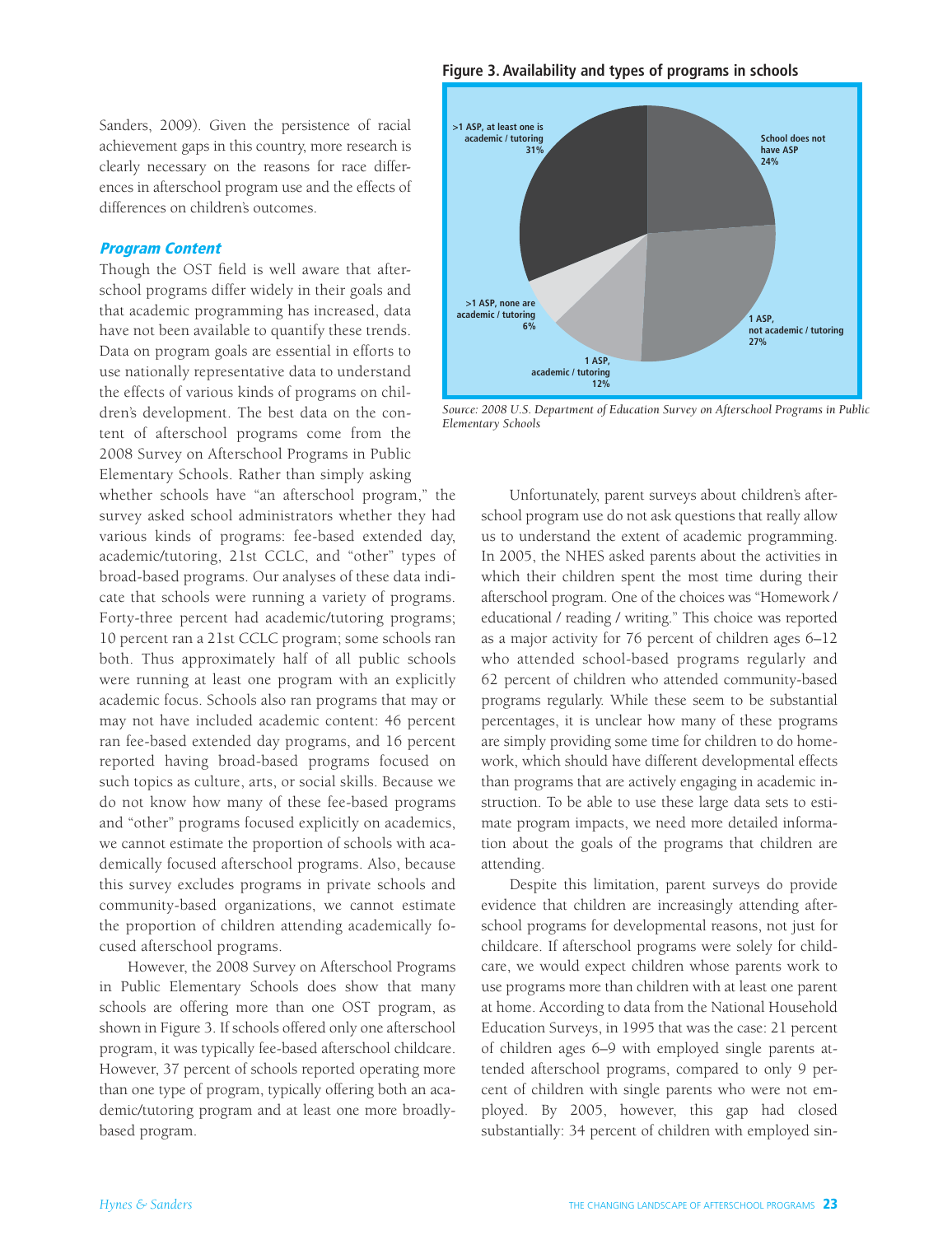#### **Figure 4. Operating hours of different types of afterschool programs**



*Source: 2008 U.S. Department of Education Survey on Afterschool Programs in Public Elementary Schools*



**Figure 5. School reports of barriers to participation\***

*\*Among schools that run afterschool programs. Source: 2008 U.S. Department of Education Survey on Afterschool Programs in Public Elementary Schools*

> gle parents attended programs regularly, compared to 29 percent of children with single parents who were not employed (Hynes & Doyle, 2009). Thus, the use of programs for developmental purposes is clearly increasing, though the content of the programs and their developmental goals cannot be deciphered clearly enough from these surveys.

> The use of afterschool programs for developmental purposes—particularly the rise in academic/tutoring programs—may be related to parents' reports that children attend programs for fewer than five hours per week. Our

analyses of the 2008 survey on Afterschool Programs in Public Elementary Schools show that schools' academic/tutoring programs were qualitatively different from their other afterschool programs. Most importantly, they operated for far fewer hours than other types of afterschool programs, as shown in Figure 4. Only 1–2 percent of feebased extended day programs and 21st CCLC programs were open for fewer than five hours per week, compared to 68 percent of the academic/tutoring programs.

Unfortunately, while we know that these short-hour tutoring programs exist, we cannot tell from parent surveys how many of the children attending afterschool programs for fewer than five hours per week are attending these tutoring programs and how many are attending other types of programs but choosing to attend for a small number of hours. To provide the kind of detail that policymakers are seeking about the circumstances in which particular kinds of afterschool programs are cost effective in achieving particular outcomes, a more nuanced terminology is needed that can distinguish among different types of programs.

#### Unmet Need for Programs

The policy and advocacy communities need to understand the extent of unmet need for programming in order to develop compelling arguments for additional programs. Because most of the growth has been in school-based programs, the 2008 survey on Afterschool Programs in Public Elementary Schools provides a sense of the unmet need for afterschool programs. School administrators were asked to report how much ei-

ther cost or insufficient slots were barriers to student participation in programs in their schools. These questions were answered only by school administrators who both have a school-based program and actually run the program, so these data do not cover school-based programs run by community organizations (53 percent of the fee-based programs in schools) or schools that don't offer afterschool programs.

As Figure 5 shows, most schools that run fee-based extended day programs reported that insufficient slots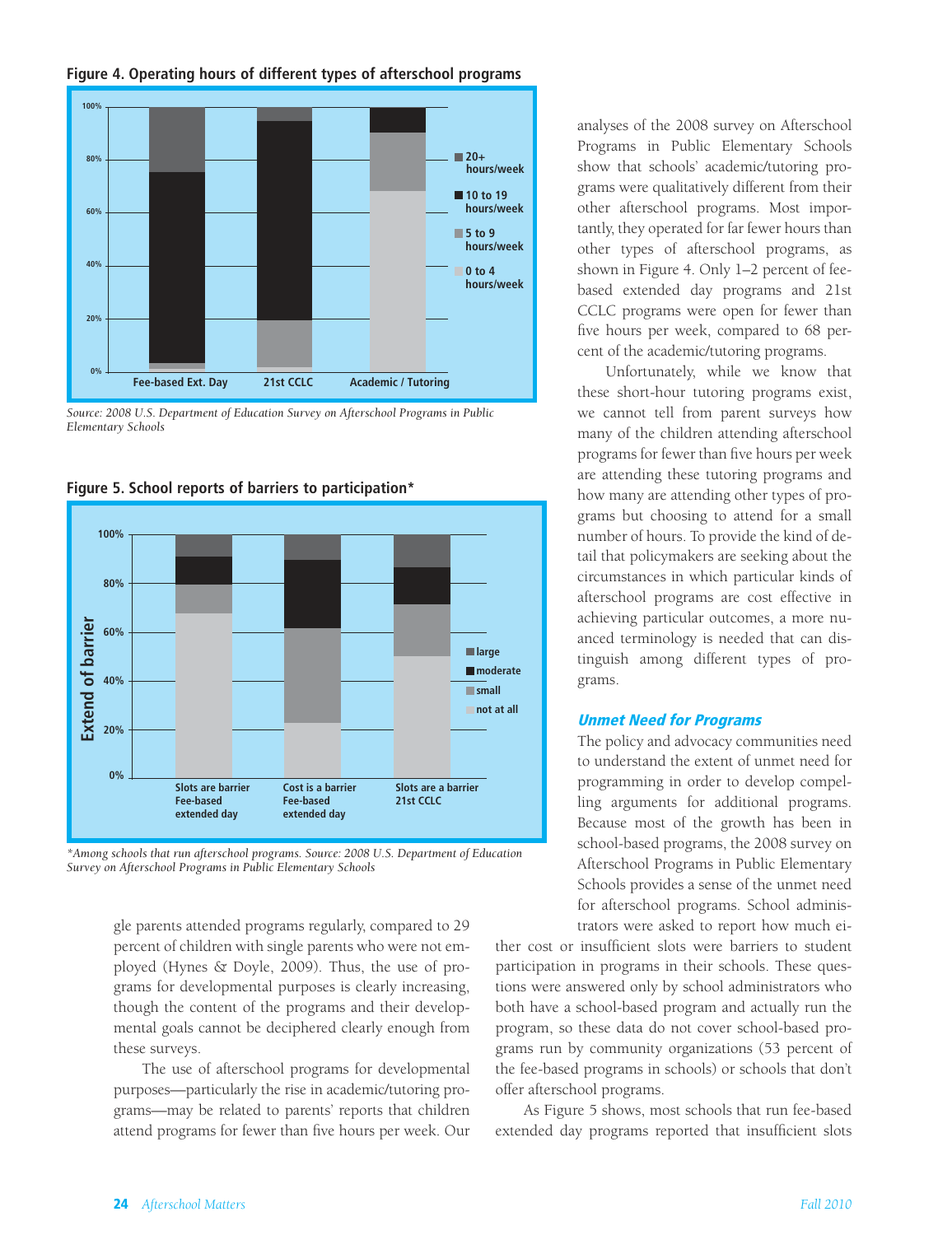were not a barrier to participation. Only 21 percent reported that insufficient slots were a moderate or large barrier. These responses may indicate that schools have the ability to expand the number of fee-based slots to meet demand. In addition, 62 percent of schools with fee-based extended day programs reported that costs were not at all or were only a small barrier to participation. These data from schools that run fee-based programs challenge broad claims of unmet need.

However, there were clear exceptions. Further analyses indicate that urban schools were more likely than

schools in other locations to report insufficient slots and cost barriers. High-poverty schools were actually less likely than low-poverty schools to report insufficient slots, but, not surprisingly, they were more likely to report that costs were a barrier.

School administrators who had 21st CCLC programs were asked whether insufficient slots were a barrier to participation. Because 21st CCLC programs are

publicly funded and free to participants, this question reflects, to some extent, demand for free programming. Only 29 percent of school administrators with 21st CCLC programs indicated that limited slots were a moderate or large barrier to participation. Large schools, urban schools, and schools with large minority populations were most likely to indicate unmet need for slots, even when they had a 21st CCLC program.

One of the main limitations of these data is that they cannot describe demand for programs among schools that do not currently offer them. For instance, it is unclear whether schools that do not run fee-based programs choose not to run them because of limited demand or whether there is unmet need for programs at these schools. School administrators indicate that many schools with programs are meeting their students' needs. Therefore, while some schools still report unmet need for programs, claims about unmet need may be more effective if they focused on specific communities and on unmet need for specific kinds of programs.

### Implications for Research, Policy, and Advocacy

The results presented in this article show that the availability of school-based afterschool programs has increased rapidly over the past 15 years. Both communitybased and school-based programs are still available, but today a clear majority of children attend school-based programs. Schools offer a range of programs, from shorthour tutoring programs to longer-hour programs that provide childcare, enrichment, or both. While most schools are now in the business of running or hosting at least one afterschool program, we should be careful not to overestimate children's exposure to programs: most children do not attend programs, and some attend for fewer than five hours per week.

While many of the observed trends were expected, we were surprised by the large and persistent race gap in

More nuanced terminology would help researchers, policymakers, and advocates identify, implement, and support programs that can improve children's outcomes in a cost-effective way.

afterschool program use. African-American children use afterschool programs far more than their white counterparts, making these programs an important developmental context for these children. Research to date has not been able to explain why African-American children are attending at higher rates than their white counterparts. In addition, we do not know whether the goals, content, and quality of the pro-

grams that African-American children attend are the same or different from programs that white children attend. We also do not know whether these diverging OST experiences are reducing (or increasing) racial inequality. Further research on this topic is essential, as is careful practice and policymaking. Advocates and policymakers need to clearly recognize that policies influencing program quality and funding disproportionately influence African-American children.

Using a mix of data sources, we were able to provide nationally representative information on a variety of policy-relevant topics. However, we became acutely aware that more nuanced terminology to describe the wide variety of programs being offered would greatly improve the field's ability to move forward in research, advocacy, and policy. Two dimensions seem particularly important to capture:

- **•**  Program goals: the primary content and expected developmental outcomes of the program
- **•**  Program duration: the number of hours per week and weeks per year the program is available, as well as the number of hours per week and weeks per year a given child actually attends the program

More nuanced terminology would help researchers, policymakers, and advocates identify, implement, and support programs that can improve children's outcomes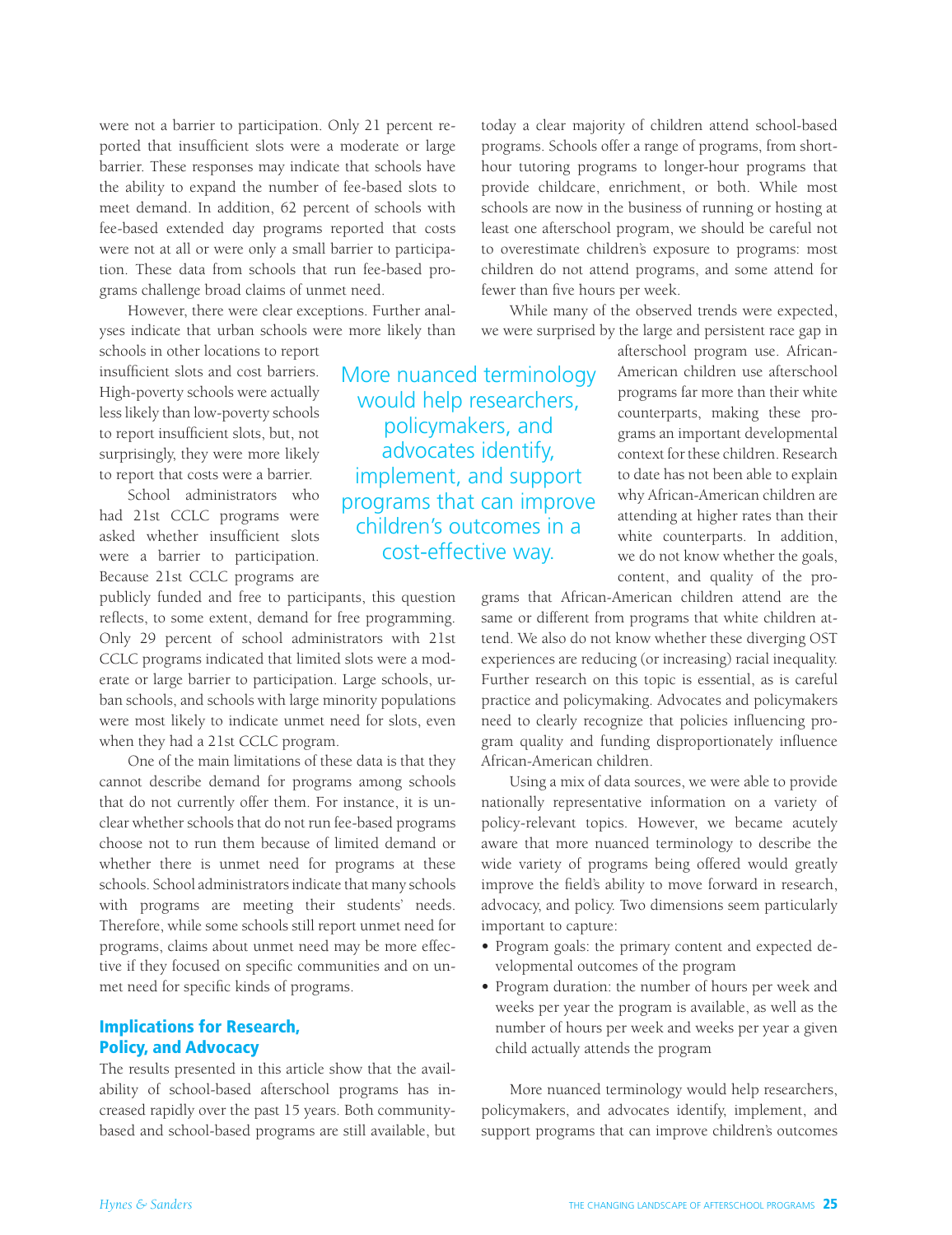in a cost-effective way. This terminology would help us answer questions such as these: Are children experiencing greater gains in academic achievement when they attend short-hour tutoring programs or longer-hour programs that integrate academics with enrichment? Are children less likely to become obese if they attend short but intensive athletic activities after school, or do broadbased afterschool programs also prevent obesity because children in programs are less likely to sit in front of the television eating snacks? How much academic programming after school is developmentally helpful and how much is too much?

Greater specificity would also help the field move beyond debates about unmet need for programs. For example, a community may have plenty of fee-based afterschool care but lack the short-hour academic tutoring its children need, or vice versa. Our results show that on one hand, many schools are running programs, and many of these schools report little unmet need for additional slots. On the other hand, some schools that run programs still report unmet need, and the data did not assess unmet need in schools that do not have or run specific kinds of programs. These mixed results support the idea that arguments about need should focus on specific geographic areas that have documented unmet need for particular kinds of programs (Bodilly & Beckett, 2005).

This more nuanced terminology should be developed collaboratively and used consistently. It would allow researchers to collect better data from parents and school administrators about the types of programs children are using and about remaining unmet need. With better data, researchers, advocates, practitioners, and policymakers could study program effectiveness, hone quality improvement efforts, and promote the right kinds of programs for communities' varying needs.

## Works Cited

Afterschool Alliance. (2009). *18 million children need but don't have—afterschool programs, according to new "America after 3PM" study*. Retrieved from http://www.afterschoolalliance.org/press\_archives/ AA3PM\_National\_NR\_2009.pdf

Belden Russonello & Stewart Research and Communications. (2001). *Principals and after-school programs: A survey of preK–8 principals*. Washington, DC: National Association of Elementary School Teachers. Retrieved from http://www.eric.ed.gov/PDFS/ ED465212.pdf

Blau, F., Ferber, M., & Winkler, A. (2006). *The economics of women, men, and work.* Englewood Cliffs, NJ: Prentice Hall.

Bodilly, S., & Beckett, M. K. (2005). *Making out-ofschool-time matter: Evidence for an action agenda*. Santa Monica, CA: Rand.

Carver, P. R., & Iruka, I. U. (2006). A*fterschool programs and activities: 2005* (NCES 2006-076). Washington, DC: U.S. Department of Education, National Center for Education Statistics.

Davis, M. R. (2006, April 12). Report: Schools could improve on NCLB tutoring, choice. *Education Week*, *25*, 31.

Dryfoos, J. G., Quinn, J., & Barkin, C. (2005). *Community schools in action: Lessons from a decade in action*. New York, NY: Oxford University Press.

Fusarelli, L. D. (2007). Restricted choices, limited options: Implementing choice and supplemental educational services in No Child Left Behind. *Educational Policy, 21*, 132–154.

Granger, R. (2008). Afterschool programs and academics: Implications for policy, practice, and research. *Society for Research on Child Development Social Policy Report, 22,* 3–19.

Halpern, R. (1999). Afterschool programs for lowincome children: Promise and challenges. *The Future of Children, 9,* 81–95.

Halpern, R. (2002). A different kind of child development institution: The history of after-school programs for low-income children. *Teachers College Record*, *104*(2), 178–211.

Hynes, K., & Doyle, E. (2009). *Changes in after-school program use: 1995–2005* (Working Paper No. 09-01). University Park, PA: Pennsylvania State University, Population Research Institute.